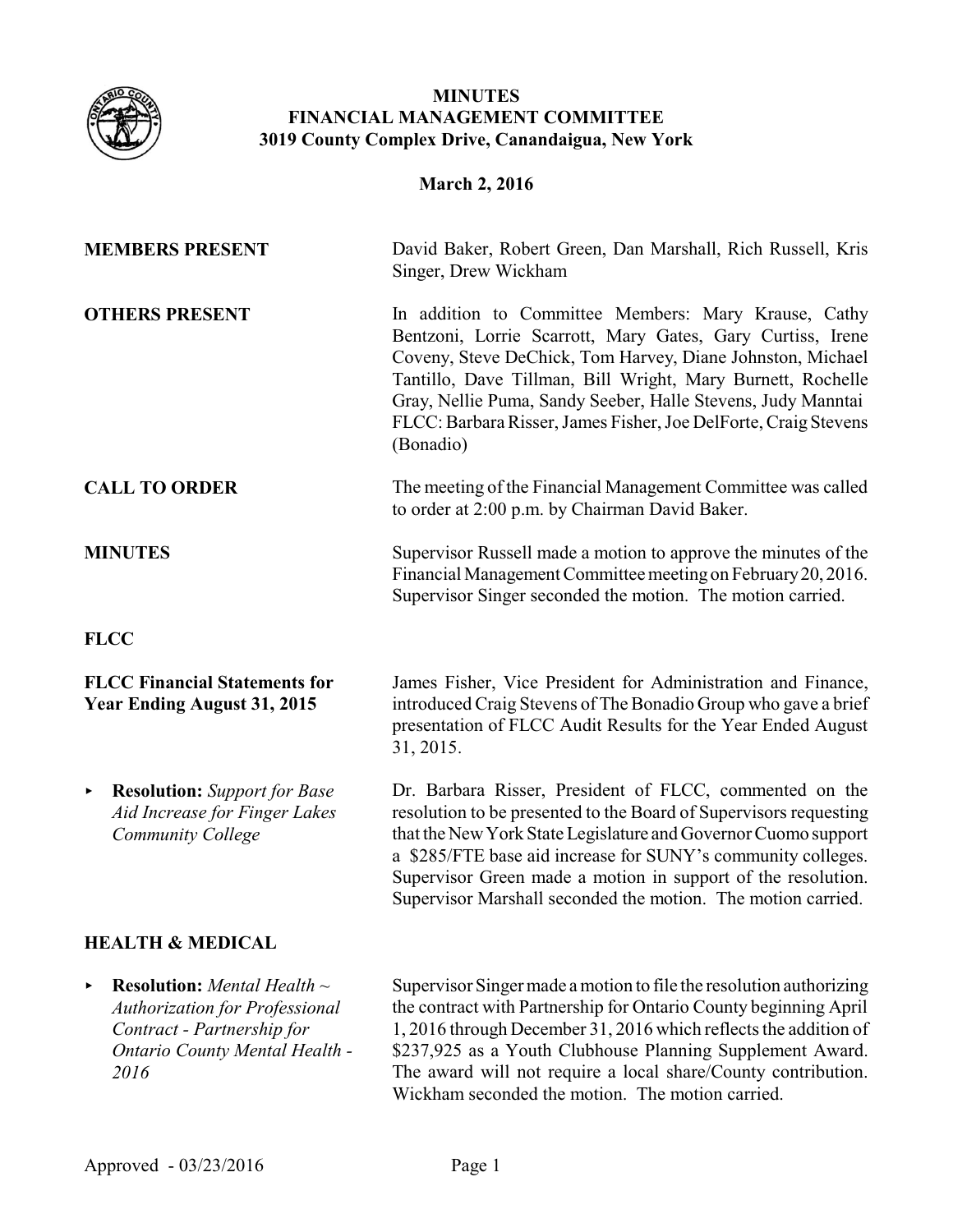#### **HUMAN SERVICES**

< **Resolution:** *Office for the Aging ~ Submission of Application and Acceptance of Funds*

### **PUBLIC SAFETY**

- < **Resolution:** *Sheriff ~ Approval of Contract with Finger Lakes Communication Company, Inc., for Repair Work Associated with the Maintenance of the County Emergency Radio Communication System*
- < **Resolution:** *Sheriff ~ Authorization to Apply for Grant from F.F. Thompson Foundation*
- < **Transfer:** *Sheriff Crime Proceeds ~ Budget Transfer for Purchase of 18 Bullet Proof Vests*
- < **Transfer:** *Sheriff CIP ~ Budget Transfer to Change an Unmarked Vehicle to a Marked Vehicle*

< **Resolution:** *District Attorney ~ Authorization to Accept Victim Assistance Program Model Offices Grant*

Supervisor Russell made a motion to file the resolution authorizing Office for the Aging to apply and accept funds for the Balance Incentive Caregiver (BIP) Support Program in the amount of \$20,186 with no associated Count cost. Supervisor Singer seconded the motion. The motion carried.

Supervisor Green made a motion to file the resolution to approve a contract with Finger Lakes Communication Company, Inc., to begin March 11, 2016 through December 31, 2016, to provide equipment repair and/or replacement of parts to be used on an as needed basis, and approving a budget transfer of \$20,000 as stipulated in the resolution. Supervisor Marshall seconded the resolution. The motion carried.

Supervisor Green made a motion to file the resolution authorizing the Office of Sheriff to apply for up to \$2,500 funding from Mary Clark Thompson Community Health Grant to aid with investigations into cases of child sexual abuse in conjunction with the Child Advocacy Center. Supervisor Wickham seconded the motion. The motion carried.

Supervisor Green made a motion to approve the budget transfer of \$16,200 for the purchase of 18 bullet proof vests from Crime Proceeds Reserve. Supervisor Marshall seconded the motion. The motion carried.

Supervisor Marshall made the motion to approve the budget transfer of \$16,000 from Contingency to cover the costs of changing an unmarked vehicle to a marked vehicle due to the retirement of a civil deputy that will now be transitioned to a county police deputy, including the purchase of a radar unit in the Sheriff's budget. Supervisor Green seconded the motion. The motion carried. (Note: This is a re-submission of the transfer presented at the February20 meeting using the Appropriated Stop DWI Reserve.)

Supervisor Singer made a motion to file the resolution authorizing acceptance of a grant of \$4,707.60 from the Victim Assistance Program Model Grant through the NYS Office of Victim Services. Supervisor Green seconded the motion. The motion carried.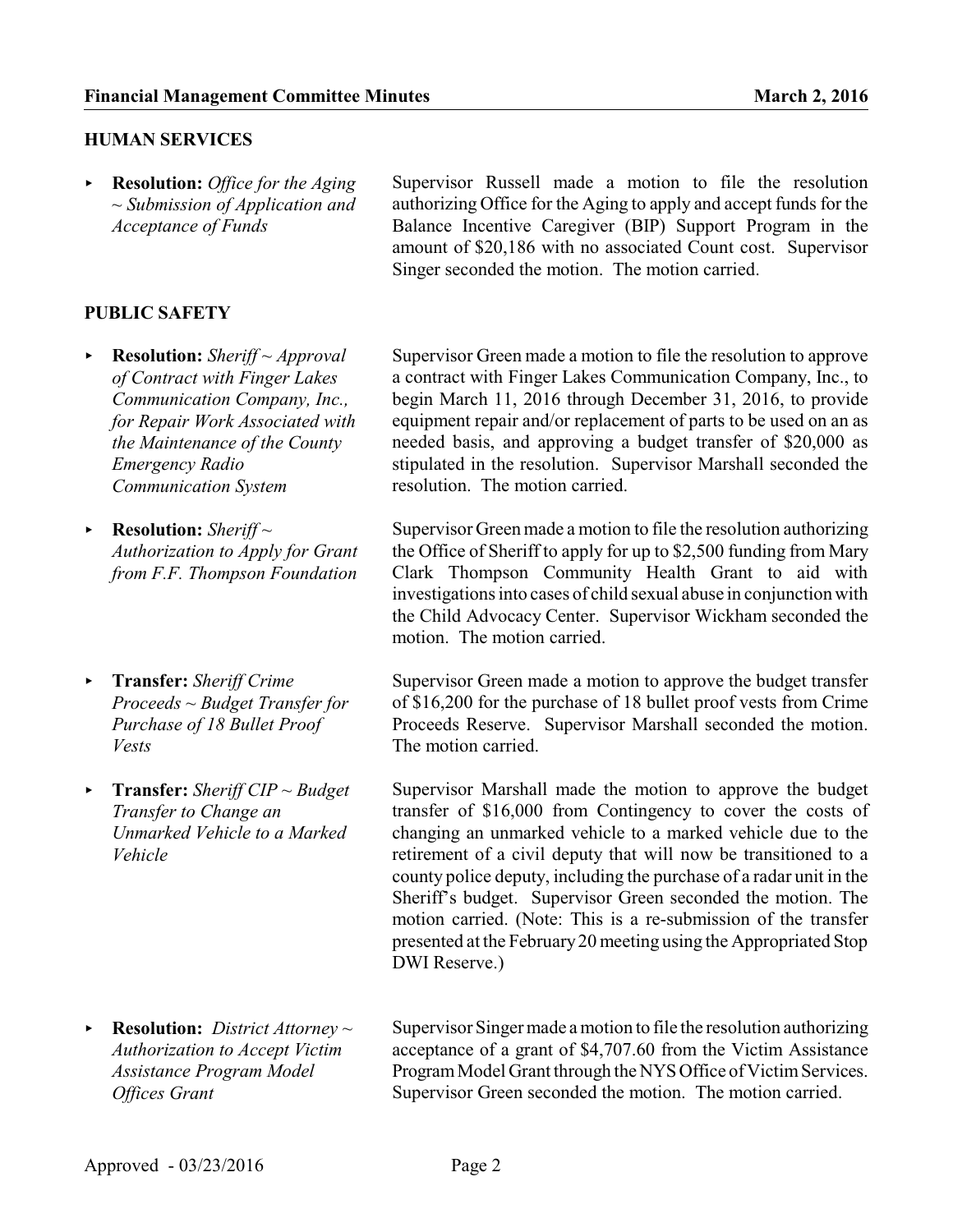# **CAPITAL PROJECTS**

- < **Resolution:** *Public Works ~ Space Utilization & Reallocation Project Phase III Ontario County Courthouse - CP 05- 2012: Budget Transfer to Administration Line Item*
- **Resolution:** *Public Works*  $\sim$ *Allen Padgham Road Bridge Over Ganargua Creek ~ CP 01- 2013: Acceptance of New York State Revenue Contract*
- < **Resolution:** *Public Works ~ Ontario Parks Dam Rehabilitation ~ CP 05-2015: Tree Removals - Budget Transfer*
- < **Resolution:** *2012 FLCC Capital Maintenance Project ~ CP 01- 2012: Authorization to Contract with Graybar*

### **FMC STANDING COMMITTEE ITEMS**

- < **Resolution:** *County Treasurer ~ Authority to County Treasurer to Pay 2015-2016 Tax - Settlement Payment to School Districts*
- < **Resolution:** *County Treasurer ~ Authority to County Treasurer to Pay 2015-201 Tax - Returned Village Taxes*

Supervisor Russell made a motion to file the resolution authorizing a budget transfer of \$7,500 to the Administration budget line to allow for costs related to production of hard copy bid packages and construction drawings. Supervisor Wickham seconded the motion. The motion carried.

Supervisor Marshall made a motion to file the resolution authorizing acceptance of Supplemental #2 to the NYS Revenue Contract for the right-of-way acquisition phase of CP 01-2013, Allen Padgham Road Bridge Over Ganargua Creek. Supervisor Wickham seconded the motion. The motion carried.

Supervisor Green made a motion to file the resolution approving the budget transfer of \$12,974 for tree removals that are necessary to advance the Ontario Parks Dam Rehabilitation Project. The tree removals must be completed prior to March 31, 2016 to meet environmental requirements. Supervisor Marshall seconded the motion. The motion carried.

Supervisor Green made a motion to file the resolution to accept the proposal/quote of Graybar to provide CREE LED lighting in the amount of \$4,700 to replace inefficient and aged light fixtures at the main campus. Supervisor Singer seconded the motion. The motion carried.

The following two items were considered as a block. Supervisor Singer made the motion to file the resolutions. Supervisor Wickham seconded the motion. The motion carried.

The motion carried to file the resolution authorizing the County Treasurer to pay the various school districts for returned unpaid school taxes for the year 2015-2016.

The motion carried to file the resolution to authorize and direct the County Treasurer to make settlement payments of the 2015- 2016 village taxes.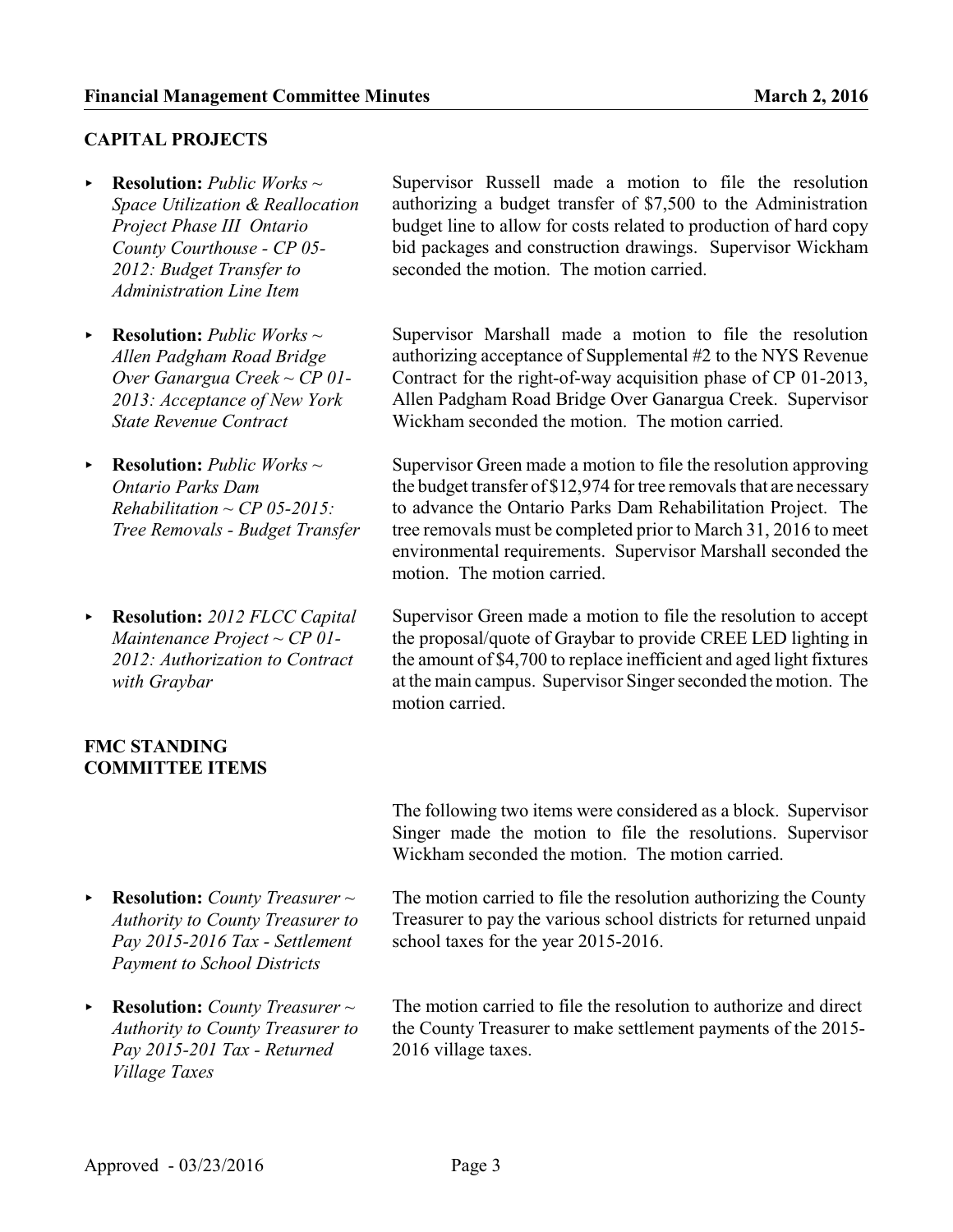| <b>Unaudited Financial Report for</b><br>Year End 2015                                                    | As required by local law, the Unaudited Financial Report for<br>Year End 2015 was distributed and commented on by Director of<br>Finance Catherine Bentzoni. The audited financial statements are<br>still in process.                                                                                                                                                                                                                                                                                                                                                                                                                                                                                                                                                                                                                                                                                                                                                                                                     |
|-----------------------------------------------------------------------------------------------------------|----------------------------------------------------------------------------------------------------------------------------------------------------------------------------------------------------------------------------------------------------------------------------------------------------------------------------------------------------------------------------------------------------------------------------------------------------------------------------------------------------------------------------------------------------------------------------------------------------------------------------------------------------------------------------------------------------------------------------------------------------------------------------------------------------------------------------------------------------------------------------------------------------------------------------------------------------------------------------------------------------------------------------|
|                                                                                                           | It was noted that this is the last report Cathy will present to the<br>Finance Committee. After 29 years with Ontario County and 12<br>years as Director of Finance, Cathy is retiring on March 22.                                                                                                                                                                                                                                                                                                                                                                                                                                                                                                                                                                                                                                                                                                                                                                                                                        |
| <b>Resolution:</b> Recognition of<br>٠<br>Catherine S. Bentzoni - Ontario<br>County's Director of Finance | Supervisor Wickham made a motion to file the resolution to<br>recognize the contributions of Catherine S. Bentzoni as the<br>Ontario County Director of Finance for 12 years, noting:<br>Managing the growth of the County's budget from<br>\$136,042,760 in 2004 to \$213,157,934 in 2016;<br>With Ms. Bentzoni's fiscal guidance, Ontario County has<br>$\bullet$<br>achieved an enviable credit rating of Aa1 by Moody's Investor<br>Services;<br>Throughout her tenure, Ms. Bentzoni has been instrumental<br>$\bullet$<br>in developing a Department of Finance structure that is used<br>as a model for area counties;<br>Catherine Bentzoni's executive leadership is highly regarded<br>$\bullet$<br>by this Board, and she is commended for her keen fiscal<br>guidance.<br>Supervisor Marshall seconded the motion. The motion carried.<br>Words of appreciation were expressed to Director Bentzoni for<br>her leadership, always being professional, and her ability to<br>simplify complex financial matters. |
| <b>OTHER BUSINESS</b>                                                                                     |                                                                                                                                                                                                                                                                                                                                                                                                                                                                                                                                                                                                                                                                                                                                                                                                                                                                                                                                                                                                                            |
| <b>Discussion: Financial Plan from</b><br>Landfill                                                        | With new members to the Financial Management Committee and<br>Cathy Bentzoni's retirement, "institutional memory" regarding the<br>long term lease of the County's solid waste facilities will be<br>limited. Based on concern for proper allocation of revenue,<br>Resolution No. 465-2003 Financial Plan for Anticipated Revenue<br>Streams was reviewed and discussed.                                                                                                                                                                                                                                                                                                                                                                                                                                                                                                                                                                                                                                                  |
|                                                                                                           | Director Bentzoni discussed the intent of the 2003 resolution<br>which was to insure that the funds received in 2003 would be<br>allocated to have the greatest impact on the stabilization of real<br>property taxes then and into the future. As such, the lump sum<br>funds received in 2003 were placed into a debt service reserve for<br>tax supposed debt and the 2M received annually is allocated to<br>the Capital Improvement Plan. The resolution also stipulated that<br>the revenue received into the future would be used for to assure<br>that the self-insurance reserves are adequately funded, that the                                                                                                                                                                                                                                                                                                                                                                                                 |